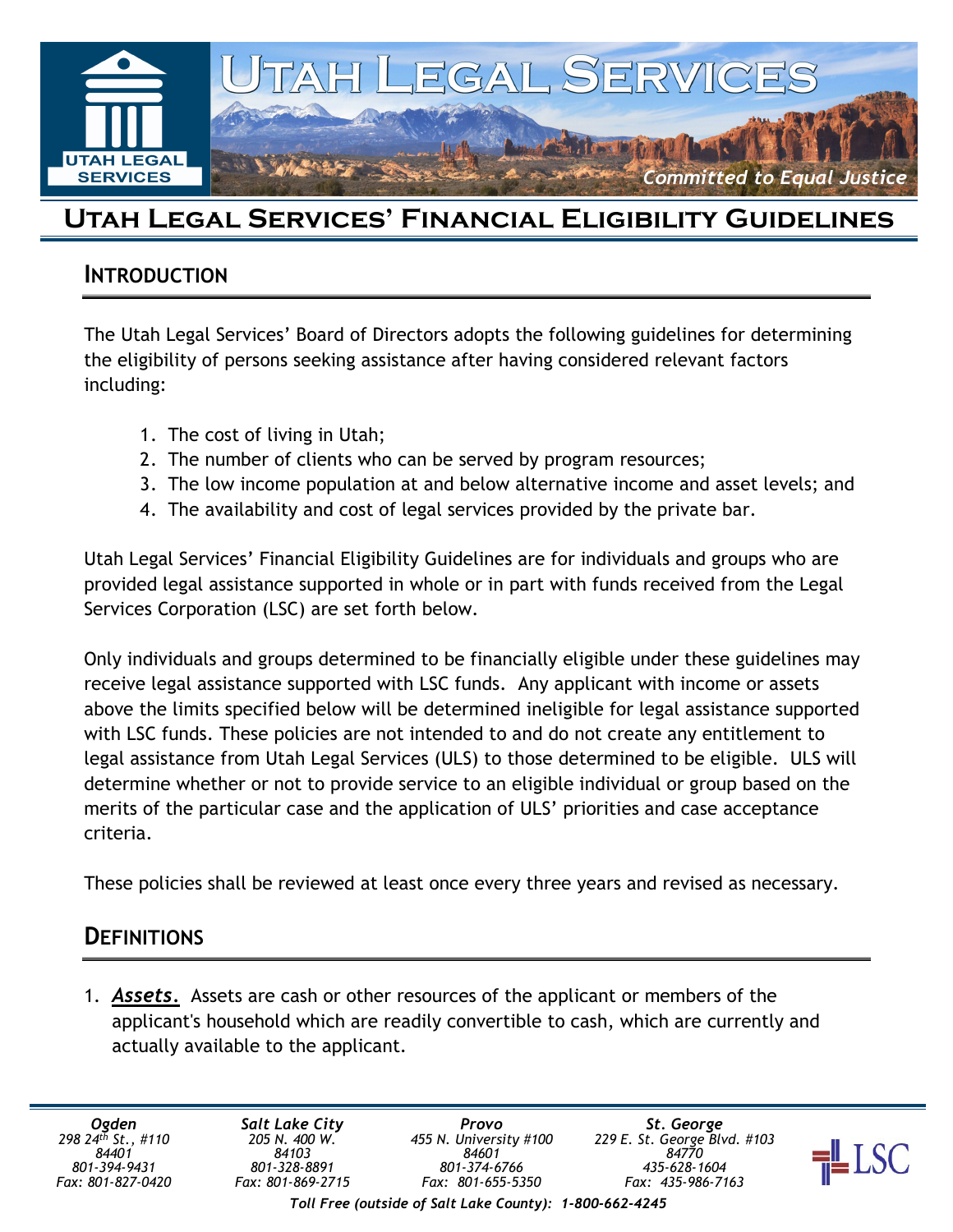- 2. **Income.** Income means actual current annual total cash receipts before taxes of all persons who are resident members of and contribute to the support of an applicant's household.
	- a. Total Cash Receipts include but are not limited to money, wages, and salaries, before any deduction; income for self-employment after deductions for business or farm expenses; regular payments from governmental programs for low income persons or person with disabilities; social security payments; unemployment and worker's compensation payments; strike benefits from union funds; veterans benefits; training stipends; alimony; child support payments; military family allotments; public or private employee pensions; regular insurance or annuity payments; income from dividends, interest, rent, royalties or from estate trusts; and other regular or recurring sources of financial support that are currently and actually available to the applicant.
	- b. Total cash receipts DO NOT include the value of food or rent received by the applicant in lieu of wages; money withdrawn from the bank; tax refunds; gifts; compensation and/or one-time insurance payments for injuries sustained; non- cash benefits; and up to \$2,000 per year of funds received by individual Native Americans that is derived from Indian trust income or other distribution exempt by statute.
- 3. **Household.** Household includes only those people who live together or those separated temporarily for economic reasons but intending to live together long term and who are related by blood or by law as relatives for whom legal responsibility attaches.

# GENERAL POLICIES

- 1. Prior to providing legal assistance to any person or household, ULS staff shall make a reasonable inquiry regarding sources of the person's income, income prospects, and assets. If there is substantial reason to doubt the accuracy of financial information provided by the individual or group, appropriate inquiry will be made to verify the information.
- 2. Financial eligibility for legal assistance shall be determined in a manner conducive to the development of an effective attorney-client relationship, and information from applicants and groups shall be obtained in a manner that promotes the development of trust between attorney and client.
- 3. All eligibility determinations shall be recorded in ULS' Case Management System contemporaneously if possible, in order to benefit from ULS' various computerized eligibility and timekeeping features. If that is not possible, (as with in-court assistance provided at the request of a local judge or at an outreach clinic), the eligibility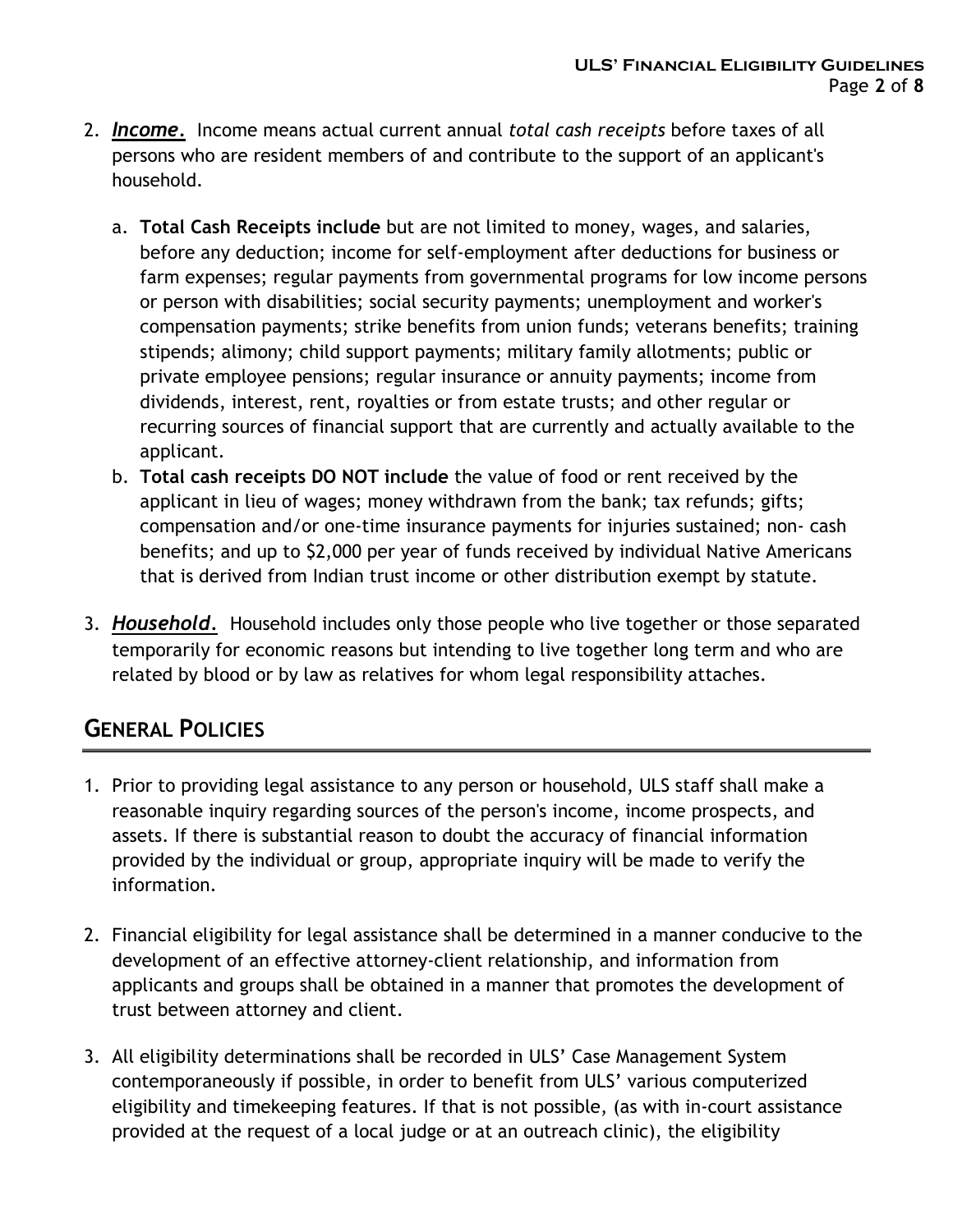information should be entered into ULS' Case Management System at the earliest time possible.

#### INCOME ELIGIBILITY

1. Annual Income Ceiling. The maximum annual income level for applicants seeking legal assistance is 125% of the official Federal Poverty Income Guidelines as published annually by DHHS. Income eligibility is based upon household size and the household's gross annual income. The maximum income levels currently are:

| <b>Family Size</b> | <b>Weekly</b> | <b>Monthly</b> | Yearly      |
|--------------------|---------------|----------------|-------------|
|                    | \$326.69      | \$1,415.67     | \$16,988.00 |
| 2                  | \$440.15      | \$1,907.33     | \$22,888.00 |
| 3                  | \$553.62      | \$2,399.00     | \$28,788.00 |
| 4                  | \$667.08      | \$2,890.67     | \$34,688.00 |
| 5                  | \$780.54      | \$3,382.33     | \$40,588.00 |
| 6                  | \$894.00      | \$3,874.00     | \$46,488.00 |
| 7                  | \$1,007.46    | \$4,365.67     | \$52,388.00 |
| 8                  | \$1,120.92    | \$4,857.33     | \$58,288.00 |
| 9                  | \$1,234.38    | \$5,349.00     | \$64,188.00 |
| 10                 | \$1,347.85    | \$5,840.67     | \$70,088.00 |
| 11                 | \$1,461.31    | \$6,332.33     | \$75,988.00 |
| 12                 | \$1,574.77    | \$6,824.00     | \$81,888.00 |

- 2. Exceptions. ULS may determine an applicant whose income exceeds the maximum income standard of 125% of the current official Federal Poverty Guidelines amount to be financially eligible if the applicant's income does not exceed 200% of the official poverty guidelines AND ULS' Executive Director, or his/her designee, has determined on the basis of documentation received by ULS, that:
	- a. The applicant is seeking legal assistance to maintain benefits provided by a governmental program for low income individuals or families; or
	- b. The applicant is seeking legal assistance to obtain governmental benefits for low income individuals or families; or
	- c. The applicant is seeking legal assistance to obtain or maintain governmental benefits for persons with disabilities; or
	- d. ULS' Executive Director, or his/her designee, has determined on the basis of documentation received by ULS that the applicant's income is primarily committed to medical or nursing home expenses and that, excluding such portion of the applicant's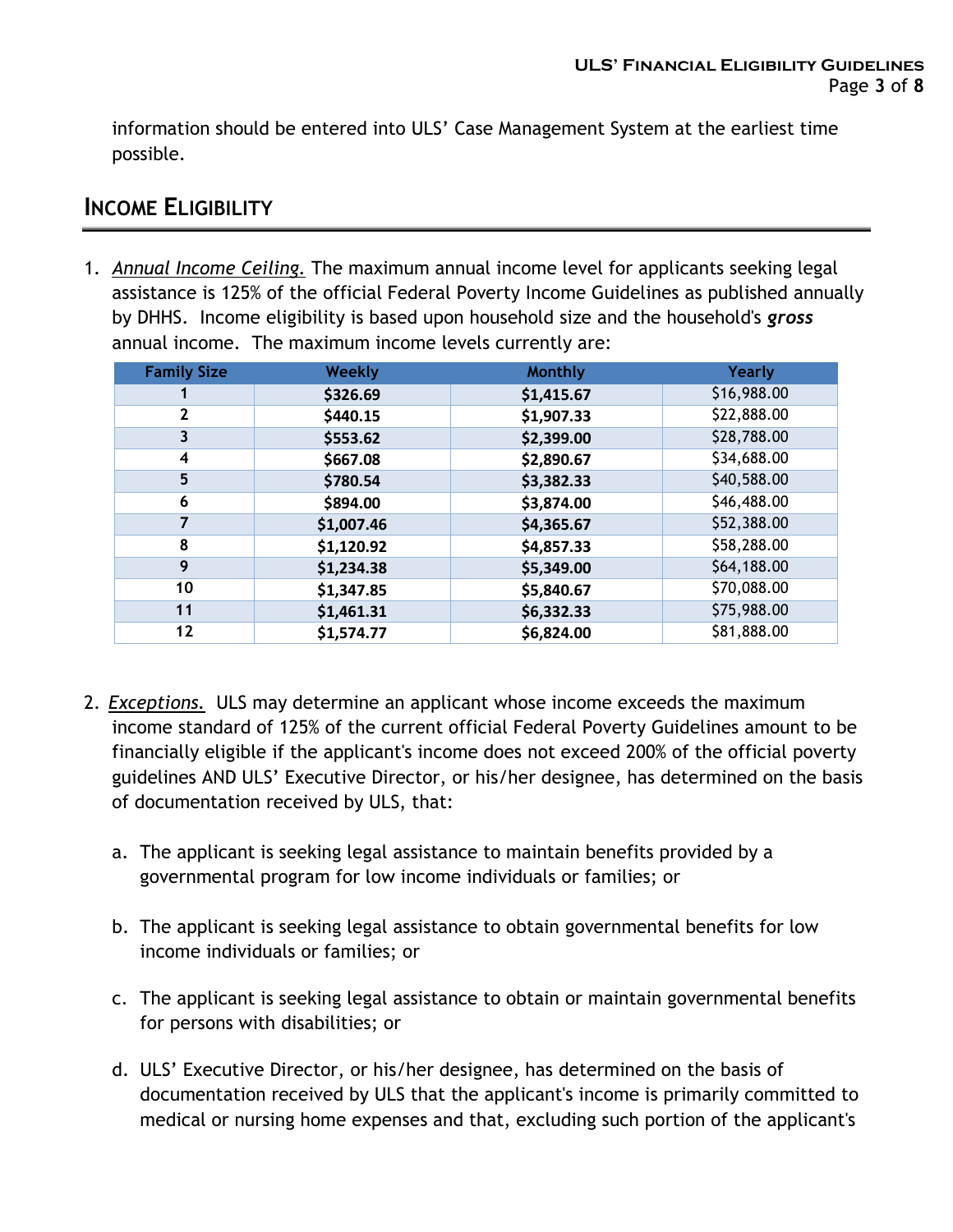income which is committed to medical or nursing home expenses, the applicant would otherwise be financially eligible for service; or

- e. That the applicant should be considered financially eligible based on consideration of one or more of the following factors as applicable to the applicant or members of the applicant's household:
	- i. The current income prospects, taking into account seasonal variations in income;
	- ii. Unreimbursed medical expenses and medical insurance premiums;
	- iii. Fixed debts and obligations;
	- iv. Expenses such as dependent care, transportation, clothing and equipment expenses necessary for employment, job training, or educational activities in preparation for employment;
	- v. Non-medical expenses associated with age or disability;
	- vi. Current taxes; or
	- vii. Other significant factors that ULS has determined affect the applicant's ability to afford legal assistance.

In the event an applicant is determined to be financially eligible pursuant to this section, ULS shall document the basis for the financial eligibility determination and shall keep such records as may be necessary to inform Legal Services Corporation of the specific facts and factors relied on to make such determination.

- 3. Claims of Zero Income or Other Substantial Reasons to Question Information Given. On occasion, an applicant may state they have no income. ULS will consider it reasonable to accept this report:
	- a. If the applicant's Social Security, SSI, TANF, or other government income benefits have been recently terminated; or
	- b. If the applicant has applied for Social Security, SSI, TANF or other government income benefits and been denied; or
	- c. If the applicant has applied and been denied UIB benefits or UIB benefits have been terminated; or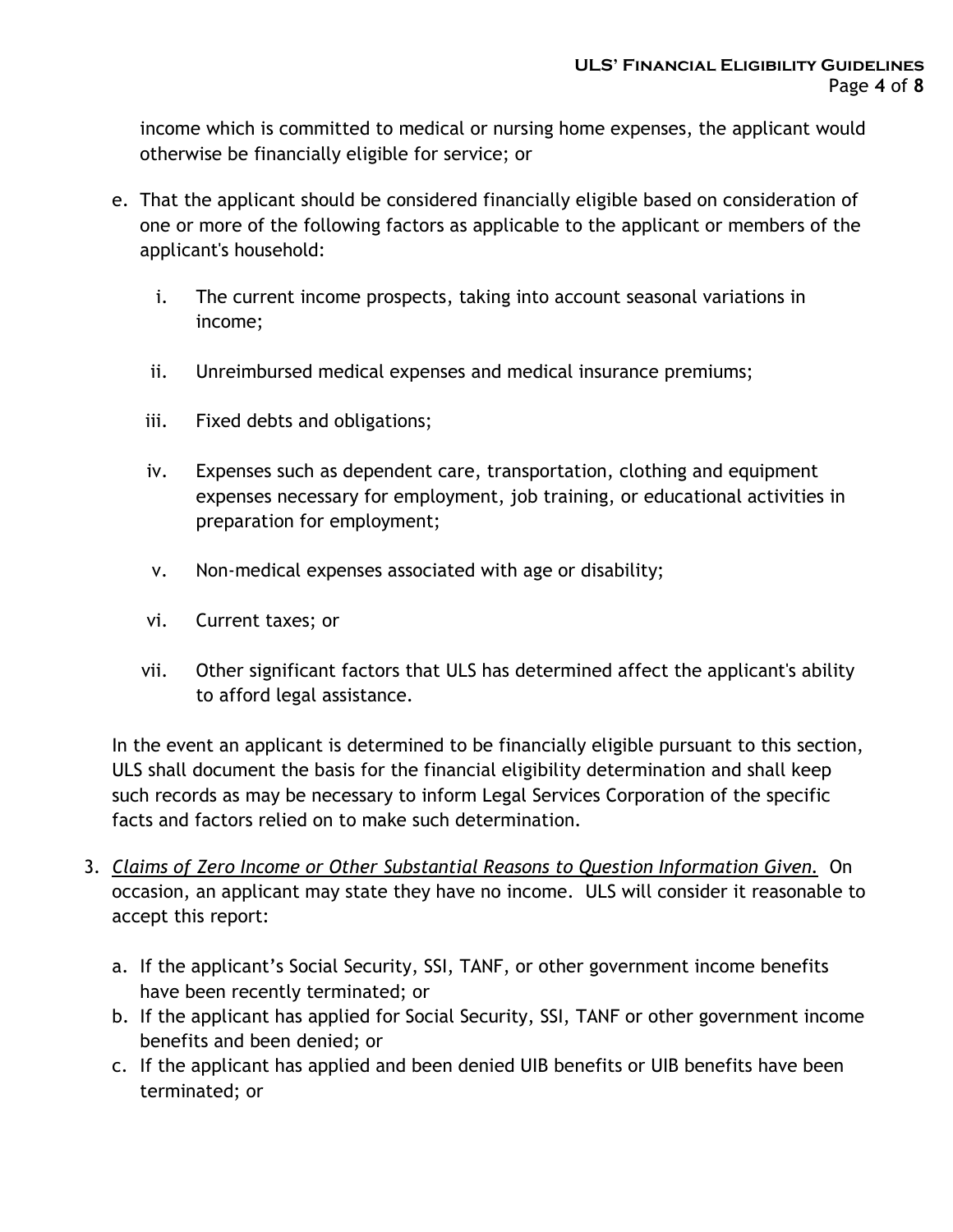d. If the applicant has just left a spouse and is seeking assistance with child support/alimony as well as a divorce.

In all other cases, ULS will ask follow-up questions of the applicants which may include whether or not they pay rent or have a mortgage and how they are managing to pay it; how they buy groceries/staples; whether their utilities are on and how do they pay for them; if they are calling on a phone, how do the pay for the service; are they making payments on a vehicle; when did they last work; what are their prospects for future income (actively looking for work, had/have an interview, been offered a job that starts later, benefits are pending, etc.). If an applicant reports that they are receiving money to meet these obligations, then they must disclose what that is and it shall be recorded as income. If the answers to the follow-up questions seem reasonable, then ULS will accept their answer that they have no income. ULS can decline to provide assistance if no reasonable explanation is forthcoming. A similar inquiry will be made if other substantial reasons to question the applicant's statements exist, such as an applicant giving one response, then calling back at later time and giving different information.

4. Documentation. In the event that ULS determines that an applicant is financially eligible pursuant to this section and is provided legal assistance, ULS shall document the basis for the financial eligibility determination. ULS shall keep such records as may be necessary to inform LSC of the specific facts and factors relied on to make such determination. ULS shall document each decision and include it in the client's case file.

### **ASSET ELIGIBILITY**

- 1. General policy statement. ULS shall determine the available assets of all applicants, including such assets of the applicant's household that the individual applicant has actual access to for the purposes of obtaining legal assistance.
- 2. Waiver. ULS' Executive Director, or her/his designee, may grant waivers of this asset ceiling. The decision to represent otherwise eligible applicants with assets shall be made by balancing the immediacy of the need for representation with the value of the assets, the availability of other legal services and the criteria outlined above when determining exceptions to the income ceiling. Other than for specifically identified groups such as senior citizens or victims of domestic violence, exceptions under this section should be made only in rare and unusual circumstances.
- 3. Documentation. When the Executive Director, or her/his designee, grants a waiver, the decision shall be documented and included in the client's file as well as in ULS' Case Management System. ULS shall keep such records as may be necessary to inform LSC of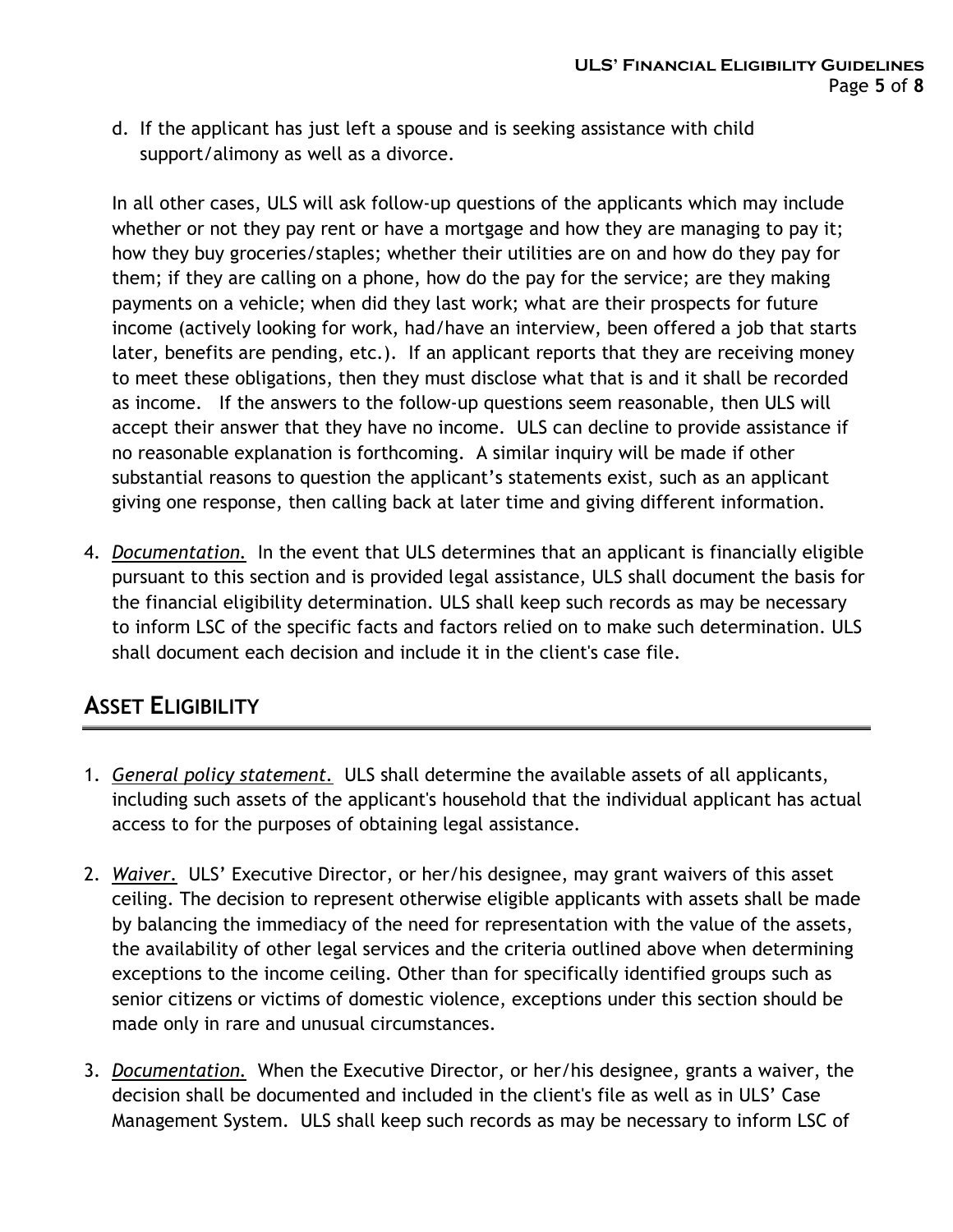the specific facts and factors relied on to make such determination. ULS shall document each decision and include it in the client's case file.

4. Asset Ceiling. ULS asset limits are based on the formula of multiplying the applicable monthly income ceiling amount (125% of the federal poverty level) for the respective household size by a factor of 10. As the income amount raises annually, so will the asset limit. The asset limits are currently as follows:

| <b>Household Number</b> | <b>Asset Limit</b> |  |
|-------------------------|--------------------|--|
|                         | \$14,156.70        |  |
|                         | \$19,073.30        |  |
|                         | \$23,990.00        |  |
|                         | \$28,906.70        |  |

- 5. Exclusions. The following will not be counted towards ULS' asset ceiling:
	- a. The primary residence of the applicant;
	- b. One vehicle per driver in the household used primarily for transportation and not used for recreational purposes;
	- c. Assets exempt under Utah law as follows:
		- i. Up to \$3,500 of the fair market value of work-related tools and equipment;
		- ii. Insurance proceeds, judgment, or settlement that are compensatory for bodily injury or wrongful death to you or to someone for whom you are or were a dependent;
		- iii. Cash value of Life insurance policy;
		- iv. Pensions, IRA, 401(K) plans and retirement plans.

### **VERIFICATION**

If there is substantial reason to doubt the accuracy of information provided by an applicant, the individual may be requested to provide appropriate verification. All inquiries regarding verification should be undertaken in a manner consistent with the maintenance of an attorney-client relationship.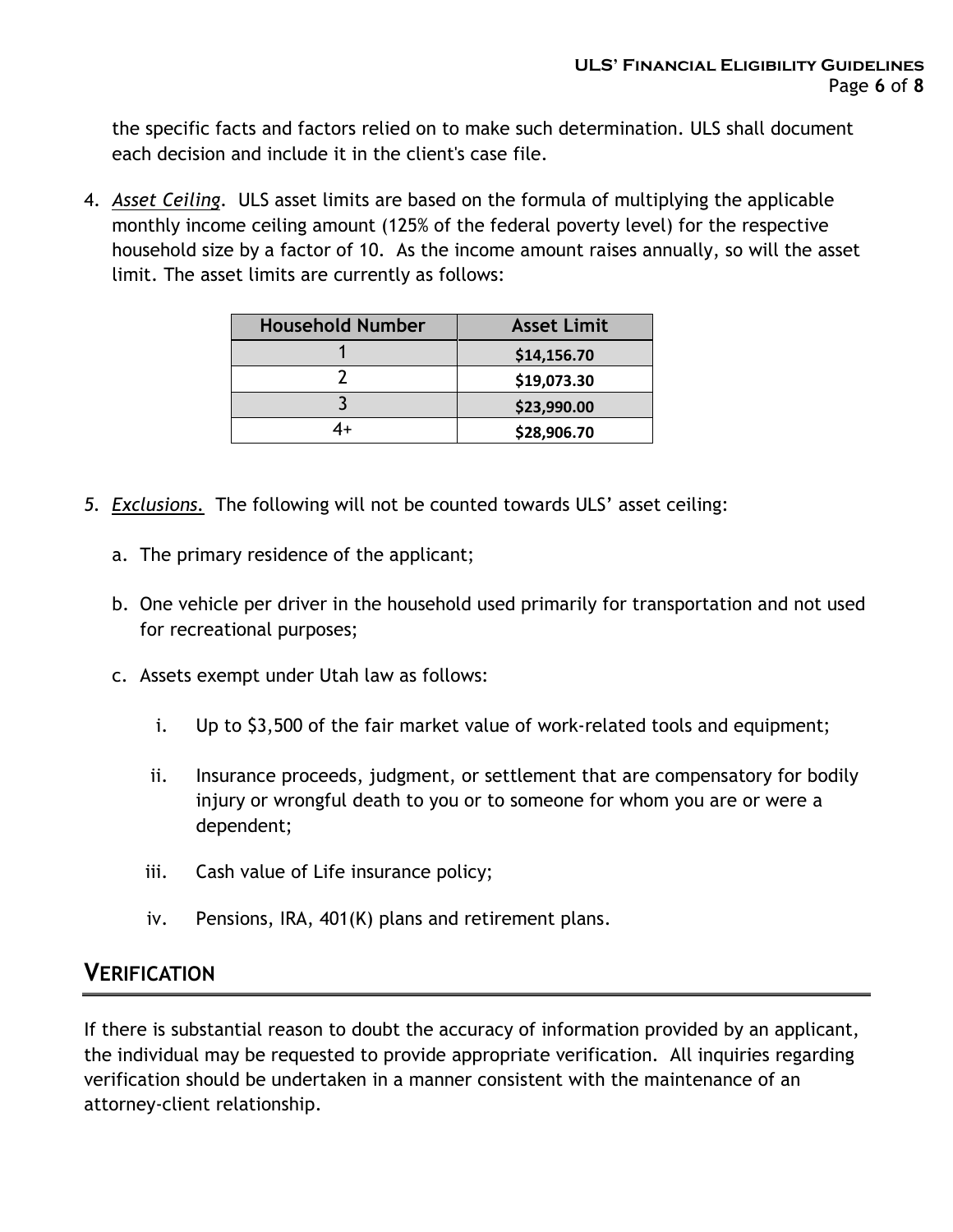## VICTIMS OF DOMESTIC VIOLENCE

In assessing the income or assets of an applicant who is the victim of domestic violence, ULS shall consider only the assets and income of the applicant and members of the applicant's household other than those of the alleged perpetrator of domestic violence. ULS shall not include any assets held by the alleged perpetrator of domestic violence, jointly held by the applicant with the alleged perpetrator of the domestic violence, or assets jointly held by any member of the applicant's household with the alleged perpetrator of the domestic violence.

## REPRESENTATION OF GROUPS

ULS may provide legal assistance to a group, corporation, association or other entity if the group provides information showing that it lacks, and has no practical means of obtaining, the funds to retain private counsel AND

- 1. The group (or for a non-membership group, the organizing or operating body of the group) is primarily composed of individuals who would be financially eligible for LSCfunded legal assistance; or
- 2. The group has as a principal activity the delivery of services to those persons in the community who would be financially eligible for LSC-funded legal assistance and the legal assistance sought relates to such activity.

ULS shall collect information that reasonably demonstrates that the group, corporation, association or other entity meets the eligibility criteria set forth herein and shall consider the resources available to the group, such as the group's income and income prospects, assets and obligations and either:

- 1. For a group primarily composed of individuals who would be financially eligible for LSC-funded legal assistance, whether the financial or other socioeconomic characteristics of the persons comprising the group are consistent with those of persons who are financially eligible for LSC-funded legal assistance; or
- 2. For a group having as a principal activity the delivery of services to those persons in the community who would be financially eligible for LSC-funded legal assistance, whether the financial or other socioeconomic characteristics of the persons served by the group are consistent with those of persons who are financially eligible for LSCfunded legal assistance and the assistance sought relates to such activity of the group.